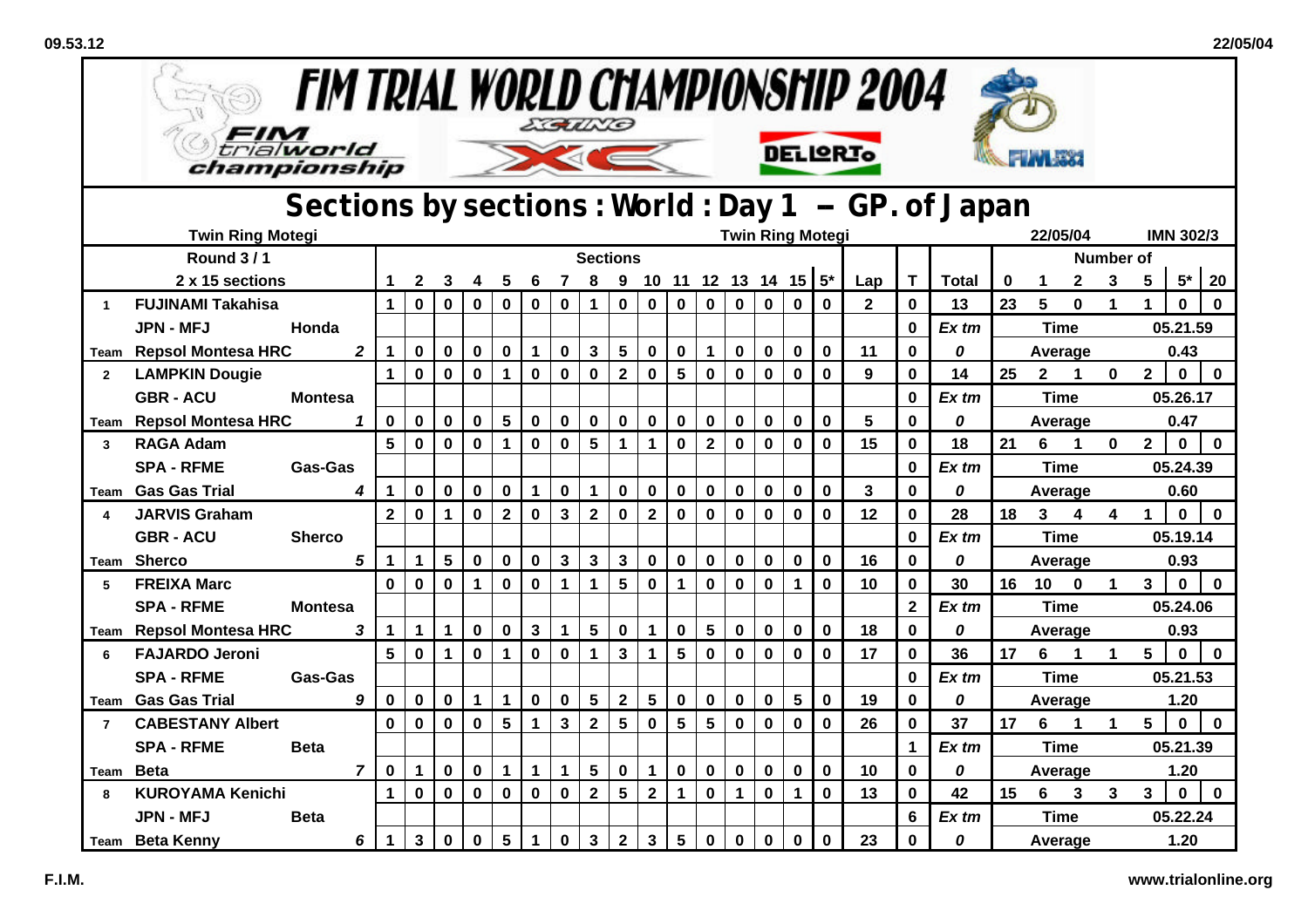| <b>FIM TRIAL WORLD CHAMPIONSHIP 2004</b><br>EGUNG |                                     |                                                    |                      |                 |                 |                 |                 |                         |                 |                         |                         |                 |                         |                         |                 |                      |                           |                         |                |                |              |                |                |                |                         |                |                  |              |
|---------------------------------------------------|-------------------------------------|----------------------------------------------------|----------------------|-----------------|-----------------|-----------------|-----------------|-------------------------|-----------------|-------------------------|-------------------------|-----------------|-------------------------|-------------------------|-----------------|----------------------|---------------------------|-------------------------|----------------|----------------|--------------|----------------|----------------|----------------|-------------------------|----------------|------------------|--------------|
|                                                   | trialworld<br>championship          |                                                    |                      |                 |                 |                 |                 |                         |                 |                         |                         |                 |                         |                         |                 |                      |                           | <b>DELIGRIO</b>         |                |                |              |                |                |                |                         |                |                  |              |
|                                                   |                                     | Sections by sections: World: Day 1 -- GP. of Japan |                      |                 |                 |                 |                 |                         |                 |                         |                         |                 |                         |                         |                 |                      |                           |                         |                |                |              |                |                |                |                         |                |                  |              |
|                                                   | <b>Twin Ring Motegi</b>             |                                                    |                      |                 |                 |                 |                 |                         |                 |                         |                         |                 |                         |                         |                 |                      |                           | <b>Twin Ring Motegi</b> |                |                |              |                | 22/05/04       |                |                         |                | <b>IMN 302/3</b> |              |
|                                                   | <b>Round 3/1</b>                    |                                                    |                      |                 |                 |                 |                 |                         |                 | <b>Sections</b>         |                         |                 |                         |                         |                 |                      |                           |                         |                |                |              |                |                |                | <b>Number of</b>        |                |                  |              |
|                                                   | 2 x 15 sections                     |                                                    |                      | $\mathbf{2}$    |                 |                 | 5               | 6                       |                 | 8                       |                         |                 |                         |                         |                 |                      | 9 10 11 12 13 14 15 $5^*$ |                         | Lap            | T.             | <b>Total</b> | 0              | $\mathbf 1$    | $\mathbf{2}$   | 3                       | 5              | $5*$             | 20           |
| 9                                                 | <b>OGAWA Tomoyuki</b>               |                                                    | $\mathbf 1$          | $\mathbf 0$     | $\overline{2}$  | $\bf{0}$        | 0               | 3                       | $\mathbf 1$     | $\mathbf{3}$            | $5\phantom{.0}$         | $\mathbf{3}$    | $\mathbf{3}$            | $5\phantom{.0}$         | $\mathbf 0$     | $\overline{2}$       | $5\phantom{1}$            | $\mathbf{0}$            | 33             | $\mathbf{0}$   | 47           | 12             | 9              | $\overline{2}$ | 4                       | 3              | $\bf{0}$         | $\mathbf{0}$ |
|                                                   | <b>JPN - MFJ</b>                    | Honda                                              |                      |                 |                 |                 |                 |                         |                 |                         |                         |                 |                         |                         |                 |                      |                           |                         |                | $\overline{7}$ | Ex tm        |                | <b>Time</b>    |                |                         |                | 05.26.38         |              |
| Team                                              | <b>HRC</b>                          | 20                                                 | 1                    | 0               | 0               | $\mathbf 0$     | 0               | $\mathbf 0$             | $\mathbf 0$     | $\mathbf 1$             | $\mathbf 1$             | $\mathbf 1$     | $\mathbf 1$             | $\mathbf 0$             | 0               | $\blacktriangleleft$ | $\mathbf 1$               | $\mathbf 0$             | $\overline{7}$ | $\bf{0}$       | 0            |                | Average        |                |                         |                | 1.33             |              |
| 10                                                | <b>NOZAKI Fumitaka</b>              |                                                    | $\mathbf{1}$         | $\mathbf 0$     | $5\phantom{.0}$ | $\mathbf 0$     | 5               | $\mathbf{2}$            | $\mathbf 0$     | $5\phantom{.0}$         | $\mathbf{1}$            | $\mathbf{3}$    | $\mathbf 0$             | $\overline{\mathbf{2}}$ | $\mathbf 0$     | $\mathbf 0$          | $\bf{0}$                  | $\mathbf 0$             | 24             | 0              | 48           | 14             | $6\quad$       | $\mathbf{2}$   | $\mathbf 1$             | $\overline{7}$ | $\mathbf 0$      | $\mathbf 0$  |
|                                                   | <b>JPN - MFJ</b>                    | Scorpa                                             |                      |                 |                 |                 |                 |                         |                 |                         |                         |                 |                         |                         |                 |                      |                           |                         |                | $\mathbf{0}$   | Ex tm        |                | <b>Time</b>    |                |                         |                | 05.22.43         |              |
|                                                   | <b>Team Scorpa Racing</b>           | 16                                                 | 5                    | $\mathbf 0$     | $\bf{0}$        | $\mathbf 0$     | $5\phantom{1}$  | $\mathbf{1}$            | $\mathbf 0$     | $\overline{\mathbf{5}}$ | $\mathbf 0$             | $5\phantom{1}$  | $\mathbf 1$             | 1                       | $\mathbf 0$     | $\mathbf 0$          | $\mathbf 1$               | $\mathbf 0$             | 24             | $\bf{0}$       | 0            |                | Average        |                |                         |                | 1.60             |              |
| 11                                                | <b>BOU Antonio</b>                  |                                                    | $\mathbf{0}$         | $\mathbf 0$     | $5\phantom{.0}$ | $\mathbf 0$     | $5\phantom{.0}$ | $\mathbf{1}$            | $\mathbf{3}$    | $\mathbf 0$             | $\overline{\mathbf{3}}$ | $\mathbf 0$     | $5\phantom{.0}$         | 1                       | $\mathbf 2$     | $\mathbf{2}$         | $\mathbf 0$               | $\mathbf 0$             | 27             | $\bf{0}$       | 57           | 10             | $\overline{7}$ | 3              | $\overline{\mathbf{4}}$ | 6              | $\mathbf 0$      | $\mathbf 0$  |
|                                                   | <b>SPA - RFME</b>                   | <b>Beta</b>                                        |                      |                 |                 |                 |                 |                         |                 |                         |                         |                 |                         |                         |                 |                      |                           |                         |                | $\mathbf{2}$   | $Ex$ tm      |                | <b>Time</b>    |                |                         |                | 05.24.39         |              |
| Team                                              | <b>Beta</b>                         | 13                                                 | 5                    | $5\phantom{.0}$ | $\mathbf 1$     | $\mathbf 0$     | 1               | $\mathbf{3}$            | 5               | $\mathbf{3}$            | $\mathbf{2}$            | $\mathbf 1$     | $\mathbf 0$             | $\mathbf 0$             | $\mathbf 0$     | $\mathbf 1$          | $\mathbf 1$               | $\mathbf 0$             | 28             | 0              | 0            |                | Average        |                |                         |                | 1.83             |              |
| 12                                                | <b>TANAKA Taichi</b>                |                                                    | $\mathbf{1}$         | $\mathbf 0$     | $5\phantom{1}$  | $\mathbf{3}$    | $5\phantom{1}$  | $\overline{\mathbf{2}}$ | $\mathbf{1}$    | $\overline{\mathbf{3}}$ | $5\phantom{.0}$         | $\mathbf{3}$    | $5\phantom{.0}$         | $5\phantom{.0}$         | $\mathbf{0}$    | $\mathbf 0$          | $\mathbf 0$               | $\mathbf 0$             | 38             | $\mathbf{0}$   | 60           | 9              | 7 <sup>7</sup> | $\mathbf{3}$   | $\overline{\mathbf{4}}$ | $\overline{7}$ | $\mathbf 0$      | $\mathbf 0$  |
|                                                   | <b>JPN - MFJ</b>                    | Gas-Gas                                            |                      |                 |                 |                 |                 |                         |                 |                         |                         |                 |                         |                         |                 |                      |                           |                         |                | $\bf{0}$       | Ex tm        |                | <b>Time</b>    |                |                         | 03.25.31       |                  |              |
| Team                                              | <b>Taichi Racing Team</b>           | 19                                                 | $\mathbf{2}$         | $5\phantom{.0}$ | $\mathbf 1$     | 0               | 0               | $\bf{0}$                | $\mathbf 0$     | $\overline{\mathbf{2}}$ | 5                       | $\mathbf 0$     | $\mathbf 1$             | 1                       | 1               | $\mathbf{3}$         | $\mathbf 1$               | $\mathbf 0$             | 22             | $\bf{0}$       | 0            |                | Average        |                |                         |                | 2.00             |              |
| 13                                                | <b>SHIBUYA Isao</b>                 |                                                    | 5                    | $\mathbf 0$     | 5               | $\bf{0}$        | 5               | $\mathbf 1$             | $\mathbf 0$     | 5                       | $\mathbf{3}$            | $\mathbf 1$     | $\mathbf{2}$            | 5                       | 5               | $\mathbf 0$          | 0                         | $\mathbf 0$             | 37             | 0              | 67           | 9              | 7 <sup>7</sup> | $\mathbf{2}$   | $\mathbf{2}$            | 10             | $\mathbf 0$      | $\mathbf 0$  |
|                                                   | <b>JPN - MFJ</b>                    | Yamaha                                             |                      |                 |                 |                 |                 |                         |                 |                         |                         |                 |                         |                         |                 |                      |                           |                         |                | $\Omega$       | $Ex$ tm      |                | <b>Time</b>    |                |                         |                | 05.25.39         |              |
|                                                   | Team Shibuya TYS                    | 14                                                 | $\mathbf 1$          | $\mathbf 1$     | $\mathbf 0$     | 1               | $5\phantom{.0}$ | $\mathbf 0$             | $\mathbf{3}$    | $\overline{\mathbf{2}}$ | 5                       | $\mathbf 0$     | $\mathbf 1$             | $5\phantom{.0}$         | 1               | $\mathbf 0$          | $5\phantom{1}$            | $\mathbf 0$             | 30             | $\bf{0}$       | 0            |                | Average        |                |                         |                | 2.23             |              |
| 14                                                | <b>MORRIS Shaun</b>                 |                                                    | $\mathbf{1}$         | $\mathbf{0}$    | $5\phantom{.0}$ | $5\phantom{.0}$ | 1               | $\overline{2}$          | $5\phantom{.0}$ | $5\phantom{.0}$         | $5\phantom{.0}$         | $5\phantom{.0}$ | $\mathbf{1}$            | $\overline{\mathbf{3}}$ | $\mathbf 0$     | $\mathbf 0$          | $5\phantom{.0}$           | $\mathbf 0$             | 43             | $\mathbf{0}$   | 68           | 9              | $7^{\circ}$    | $\mathbf{1}$   | $\mathbf{3}$            | 10             | $\mathbf 0$      | $\mathbf 0$  |
|                                                   | <b>GBR - ACU</b>                    | Gas-Gas                                            |                      |                 |                 |                 |                 |                         |                 |                         |                         |                 |                         |                         |                 |                      |                           |                         |                | $\bf{0}$       | Ex tm        |                | <b>Time</b>    |                |                         |                | 05.24.03         |              |
| Team                                              | <b>Prolec</b>                       | 27                                                 | $\blacktriangleleft$ | $\mathbf 1$     | $\mathbf 1$     | $\bf{0}$        | 0               | $\mathbf{3}$            | $\mathbf 0$     | $\mathbf{3}$            | 5                       | $5\phantom{.0}$ | $\mathbf 0$             | 5                       | $\mathbf 0$     | $\mathbf 0$          | $\mathbf 1$               | $\mathbf 0$             | 25             | 0              | 0            |                | Average        |                |                         |                | 2.27             |              |
| 15                                                | <b>BLAZUSIAK Tadeusz</b>            |                                                    | $\mathbf{1}$         | $\mathbf{0}$    | $5\phantom{.0}$ | $\mathbf{3}$    | $5\phantom{.0}$ | $\mathbf{1}$            | $5\phantom{.0}$ | $\mathbf{3}$            | $\mathbf{3}$            | $5\phantom{.0}$ | 1                       | 5                       | $5\phantom{.0}$ | $\mathbf{3}$         | $\mathbf 0$               | $\mathbf 0$             | 45             | $\mathbf{0}$   | 75           | 6              | $7^{\circ}$    | $\mathbf{2}$   | 6                       | 9              | $\mathbf 0$      | $\mathbf 0$  |
|                                                   | <b>POL - PZM</b>                    | Gas-Gas                                            |                      |                 |                 |                 |                 |                         |                 |                         |                         |                 |                         |                         |                 |                      |                           |                         |                | $\mathbf 1$    | $Ex$ tm      |                | <b>Time</b>    |                |                         |                | 05.22.05         |              |
| Team                                              | Kegel Blazusiak                     | 26                                                 | $\mathbf{2}$         | $\mathbf 0$     | 3               | $\mathbf 0$     | $\mathbf 1$     | $\mathbf{1}$            | $\mathbf 0$     | $\mathbf 2$             | $\mathbf 1$             | $\mathbf{3}$    | $\overline{\mathbf{5}}$ | $5\phantom{1}$          | 1               | $5\phantom{.0}$      | $\mathbf 0$               | $\mathbf 0$             | 29             | $\bf{0}$       | 0            |                | Average        |                |                         |                | 2.47             |              |
| 16                                                | <b>PASCUET Jordi</b>                |                                                    | $\mathbf 1$          | $\mathbf{1}$    | 5               | $\mathbf 0$     | $5\phantom{1}$  | $\mathbf 0$             | $5\phantom{1}$  | $5\phantom{.0}$         | $\mathbf{2}$            | $\mathbf 0$     | 5                       | $5\phantom{1}$          | $5\phantom{1}$  | $\blacktriangleleft$ | 5                         | $\mathbf 0$             | 45             | $\mathbf 0$    | 78           | $\overline{7}$ | $7^{\circ}$    | $\mathbf{3}$   | $\mathbf 0$             | 13             | $\mathbf 0$      | $\mathbf 0$  |
|                                                   | <b>SPA - RFME</b><br><b>Gas-Gas</b> |                                                    |                      |                 |                 |                 |                 |                         |                 |                         |                         |                 |                         |                         |                 |                      |                           |                         |                | $\Omega$       | Ex tm        |                | <b>Time</b>    |                |                         |                | 05.28.33         |              |
|                                                   | <b>Team Pascuet</b>                 | 11                                                 | $\mathbf 1$          | $\mathbf{1}$    | $5\phantom{.0}$ | $\mathbf 0$     | $5\phantom{.0}$ | $\mathbf 0$             | $\mathbf 0$     | $\mathbf{2}$            | 1                       | $\overline{2}$  | $\mathbf{1}$            | $5\phantom{1}$          | 5               | $\mathbf 0$          | $5\phantom{.0}$           | $\mathbf 0$             | 33             | $\bf{0}$       | 0            |                | Average        |                |                         |                | 2.60             |              |

 $52$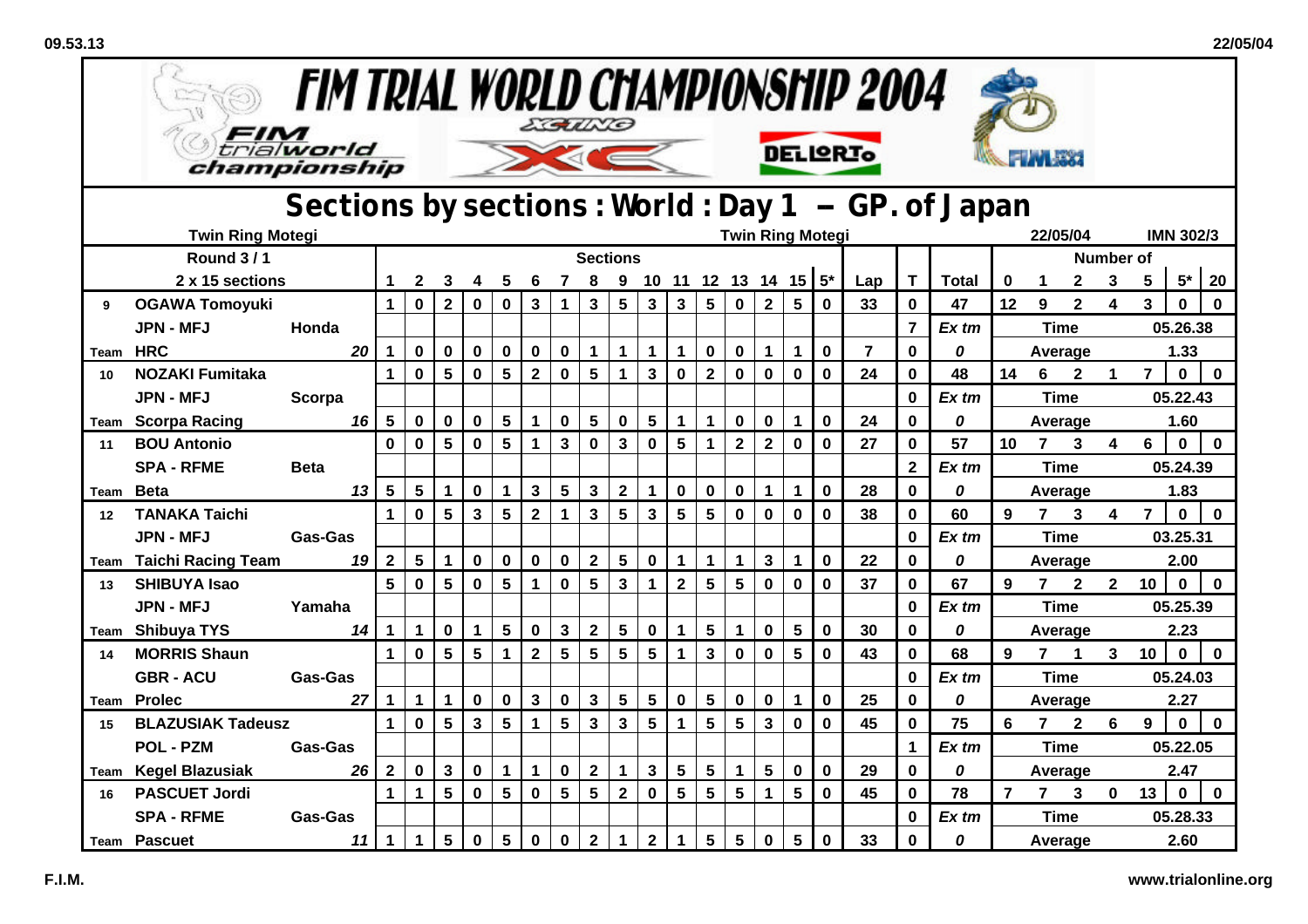| <b>FIM TRIAL WORLD CHAMPIONSHIP 2004</b><br>EGUND |                                    |                                                    |                 |                         |                         |                 |                |                 |                         |                 |                         |                 |                           |                         |                 |                         |                         |                         |             |          |                         |              |                |              |                         |                  |          |                  |             |
|---------------------------------------------------|------------------------------------|----------------------------------------------------|-----------------|-------------------------|-------------------------|-----------------|----------------|-----------------|-------------------------|-----------------|-------------------------|-----------------|---------------------------|-------------------------|-----------------|-------------------------|-------------------------|-------------------------|-------------|----------|-------------------------|--------------|----------------|--------------|-------------------------|------------------|----------|------------------|-------------|
|                                                   | trialworld<br>championship         |                                                    |                 |                         |                         |                 |                |                 |                         |                 |                         |                 |                           |                         |                 |                         |                         | <b>DELIQRIO</b>         |             |          |                         |              |                |              |                         |                  |          |                  |             |
|                                                   |                                    | Sections by sections: World: Day 1 -- GP. of Japan |                 |                         |                         |                 |                |                 |                         |                 |                         |                 |                           |                         |                 |                         |                         |                         |             |          |                         |              |                |              |                         |                  |          |                  |             |
|                                                   | <b>Twin Ring Motegi</b>            |                                                    |                 |                         |                         |                 |                |                 |                         |                 |                         |                 |                           |                         |                 |                         |                         | <b>Twin Ring Motegi</b> |             |          |                         |              |                | 22/05/04     |                         |                  |          | <b>IMN 302/3</b> |             |
|                                                   | <b>Round 3/1</b>                   |                                                    |                 |                         |                         |                 |                |                 |                         |                 | <b>Sections</b>         |                 |                           |                         |                 |                         |                         |                         |             |          |                         |              |                |              |                         | <b>Number of</b> |          |                  |             |
|                                                   | 2 x 15 sections                    |                                                    |                 |                         | $\mathbf{2}$            | 3               | 4              | 5               | 6                       | $\overline{7}$  | 8                       |                 | 9 10 11 12 13 14 15 $5^*$ |                         |                 |                         |                         |                         |             | Lap      | T.                      | <b>Total</b> | 0              | $\mathbf 1$  | $\mathbf 2$             | 3                | 5        | $5^*$            | 20          |
| 17                                                | <b>CONNOR Sam</b>                  |                                                    |                 | $\mathbf{1}$            | $\mathbf 0$             | $\mathbf{3}$    | 5              | 1               | $\mathbf 0$             | 5               | $\overline{2}$          | $5\phantom{.0}$ | 1                         | $5\phantom{1}$          | $5\phantom{a}$  | $\blacktriangleleft$    | $\mathbf 0$             | $\mathbf{3}$            | $\mathbf 0$ | 37       | $\mathbf{0}$            | 78           | 6              | 8            | $\overline{\mathbf{2}}$ | $\overline{2}$   | 12       | $\bf{0}$         | $\mathbf 0$ |
|                                                   | <b>GBR - ACU</b>                   | <b>Sherco</b>                                      |                 |                         |                         |                 |                |                 |                         |                 |                         |                 |                           |                         |                 |                         |                         |                         |             | $\bf{0}$ | $Ex$ tm                 |              | <b>Time</b>    |              |                         |                  | 05.29.29 |                  |             |
| Team                                              | <b>Sherco</b>                      |                                                    | 15              | 5                       | $\mathbf{2}$            | $\mathbf 0$     | $\mathbf 0$    | 5               | $\mathbf 1$             | $5\phantom{.0}$ | $5\phantom{1}$          | $5\phantom{.0}$ | $\mathbf{1}$              | 5                       | 5               | $\mathbf 1$             | $\mathbf 0$             | $\mathbf 1$             | $\mathbf 0$ | 41       | 0                       | 0            |                |              | Average                 |                  |          | 2.60             |             |
| 18                                                | <b>MANZANO Josep</b>               |                                                    |                 | 5                       | $\mathbf 0$             | $\mathbf 0$     | $\mathbf{3}$   | 5               | 1                       | $\pmb{0}$       | $5\phantom{.0}$         | $5\phantom{a}$  | $\mathbf 0$               | $5\phantom{1}$          | 5               | $\mathbf 0$             | $5\phantom{.0}$         | $5\phantom{.0}$         | $\mathbf 0$ | 44       | 0                       | 81           | 8              | 6            | $\mathbf 1$             | 3 <sup>7</sup>   | 12       | $\mathbf 0$      | $\mathbf 0$ |
|                                                   | <b>SPA - RFME</b>                  | <b>Beta</b>                                        |                 |                         |                         |                 |                |                 |                         |                 |                         |                 |                           |                         |                 |                         |                         |                         |             |          | 4                       | $Ex$ tm      |                | <b>Time</b>  |                         |                  |          | 05.17.07         |             |
|                                                   | Team Beta                          |                                                    | 10              | $\mathbf{2}$            | $\mathbf 1$             | $\mathbf 0$     | $\mathbf 0$    | 5               | $\mathbf{1}$            | $\mathbf 1$     | $\mathbf{3}$            | $\mathbf 1$     | 5                         | $\overline{\mathbf{5}}$ | $5\phantom{.0}$ | $\mathbf{1}$            | $\mathbf 0$             | $\mathbf{3}$            | $\bf{0}$    | 33       | $\mathbf 0$             | 0            |                | Average      |                         |                  |          | 2.57             |             |
| 19                                                | <b>OGAWA Tsuyoshi</b>              |                                                    |                 | $\overline{\mathbf{3}}$ | $\mathbf 0$             | $5\phantom{a}$  | $\mathbf 0$    | 5               | $\overline{\mathbf{2}}$ | $5\phantom{1}$  | $5\phantom{1}$          | $5\phantom{a}$  | $5\phantom{.0}$           | $5\phantom{a}$          | 5               | $\overline{\mathbf{3}}$ | $\overline{\mathbf{3}}$ | $5\phantom{1}$          | $\mathbf 0$ | 56       | $\mathbf 0$             | 108          | $\mathbf{2}$   | $\mathbf{2}$ | $\mathbf{2}$            | $9^{\circ}$      | 15       | $\mathbf 0$      | $\mathbf 0$ |
|                                                   | <b>JPN - MFJ</b>                   | Honda                                              |                 |                         |                         |                 |                |                 |                         |                 |                         |                 |                           |                         |                 |                         |                         |                         |             |          | 0                       | $Ex$ tm      |                | <b>Time</b>  |                         |                  | 05.26.56 |                  |             |
| Team                                              | <b>Mitani</b>                      |                                                    | 30              | $\mathbf{3}$            | $\mathbf 1$             | $5\phantom{1}$  | $\overline{2}$ | 5               | $\mathbf 1$             | $\mathbf{3}$    | $5\phantom{.0}$         | $5\phantom{.0}$ | 3                         | $5\phantom{1}$          | 5               | $\mathbf{3}$            | $\mathbf{3}$            | $\mathbf{3}$            | $\mathbf 0$ | 52       | 0                       | 0            |                |              | Average                 | 3.60             |          |                  |             |
| 20                                                | <b>IUCHI Masataro</b>              |                                                    |                 | $\overline{2}$          | $\mathbf 0$             | $5\phantom{.0}$ | $5\phantom{1}$ | $5\phantom{.0}$ | $\mathbf{1}$            | $5\phantom{a}$  | $\overline{\mathbf{3}}$ | $5\overline{)}$ | $5\overline{)}$           | $5\phantom{a}$          | $\mathbf{3}$    | $\overline{\mathbf{3}}$ | $5\phantom{.0}$         | $5\phantom{a}$          | $\mathbf 0$ | 57       | $\mathbf{0}$            | 117          | $\overline{2}$ | $\mathbf{1}$ | $\mathbf{1}$            | 10               | 16       | $\mathbf 0$      | $\mathbf 0$ |
|                                                   | <b>JPN - MFJ</b>                   | Honda                                              |                 |                         |                         |                 |                |                 |                         |                 |                         |                 |                           |                         |                 |                         |                         |                         |             |          | $\overline{\mathbf{2}}$ | Ex tm        |                | <b>Time</b>  |                         |                  |          | 05.32.52         |             |
| Team                                              | <b>HRC</b>                         |                                                    | 25              | 3                       | 0                       | $\mathbf 3$     | 5              | 5               | $\mathbf{3}$            | $\mathbf{3}$    | $5\phantom{a}$          | $5\phantom{.0}$ | $\mathbf{3}$              | $\mathbf{3}$            | $5\phantom{a}$  | $\mathbf 3$             | 5                       | $5\phantom{.0}$         | $\mathbf 0$ | 56       | $\overline{2}$          | 0            |                | Average      |                         |                  |          | 3.77             |             |
| 21                                                | <b>TSUKUDA Daisuke</b>             |                                                    |                 | 5                       | $\mathbf{1}$            | 5               | $\mathbf 0$    | 5               | 3                       | $5\phantom{1}$  | $\mathbf{3}$            | $5\phantom{.0}$ | 5                         | $5\phantom{.0}$         | $5\phantom{.0}$ | $5\phantom{.0}$         | $5\phantom{.0}$         | 5                       | $\mathbf 0$ | 62       | 0                       | 129          | 1              | $2^{\circ}$  | $\mathbf 0$             | 5                | 22       | $\mathbf 0$      | $\mathbf 0$ |
|                                                   | <b>JPN - MFJ</b>                   | Honda                                              |                 |                         |                         |                 |                |                 |                         |                 |                         |                 |                           |                         |                 |                         |                         |                         |             |          | $\overline{2}$          | $Ex$ tm      |                | <b>Time</b>  |                         |                  |          | 05.30.21         |             |
|                                                   | <b>Team</b> Cuda Pro Racing        |                                                    | 41              | 5                       | $5\phantom{.0}$         | $\mathbf{3}$    | $\mathbf 1$    | 5               | $\mathbf{3}$            | $\mathbf{3}$    | $5\phantom{.0}$         | $5\phantom{.0}$ | 5                         | $5\phantom{.0}$         | $5\phantom{.0}$ | $5\phantom{.0}$         | 5                       | 5                       | $\mathbf 0$ | 65       | $\bf{0}$                | 0            |                | Average      |                         |                  |          | 4.23             |             |
| 22                                                | <b>TAKEYA Kenji</b>                |                                                    |                 | $\overline{3}$          | $\mathbf 0$             | $5\phantom{.0}$ | $\mathbf 0$    | 5               | 5                       | 5               | $5\phantom{.0}$         | $5\phantom{.0}$ | $5\phantom{.0}$           | $5\phantom{a}$          | $5\phantom{1}$  | 5                       | 5                       | $5\phantom{a}$          | $\mathbf 0$ | 63       | $\mathbf 0$             | 131          | $\mathbf{3}$   | $\mathbf 0$  | $\mathbf 0$             | $\overline{2}$   | 25       | $\mathbf 0$      | $\mathbf 0$ |
|                                                   | <b>JPN - MFJ</b>                   | Honda                                              |                 |                         |                         |                 |                |                 |                         |                 |                         |                 |                           |                         |                 |                         |                         |                         |             |          | $\bf{0}$                | Ex tm        |                | <b>Time</b>  |                         |                  |          | 05.26.15         |             |
| Team                                              | <b>HRC Club Nakanoya</b>           |                                                    | 40              | 5                       | 5                       | $5\phantom{1}$  | $\mathbf 0$    | 5               | $5\phantom{1}$          | $\mathbf{3}$    | $5\phantom{1}$          | $5\phantom{.0}$ | $5\phantom{.0}$           | 5                       | 5               | 5                       | $5\phantom{1}$          | 5                       | $\mathbf 0$ | 68       | 0                       | 0            |                |              | Average                 |                  |          | 4.37             |             |
| 23                                                | <b>ONISHI Kazuhiro</b>             |                                                    |                 | 5                       | $\mathbf{0}$            | $5\phantom{.0}$ | 5              | 5               | 3                       | 5               | $\overline{\mathbf{3}}$ | $5\phantom{.0}$ | $5\phantom{1}$            | $5\phantom{.0}$         | 5               | $5\phantom{.0}$         | 5                       | $5\phantom{.0}$         | $\mathbf 0$ | 66       | $\mathbf 0$             | 134          | $\mathbf{2}$   | $\mathbf 0$  | $\mathbf 0$             | $\mathbf{3}$     | 25       | $\mathbf 0$      | $\mathbf 0$ |
|                                                   | <b>JPN - MFJ</b>                   | <b>Beta</b>                                        |                 |                         |                         |                 |                |                 |                         |                 |                         |                 |                           |                         |                 |                         |                         |                         |             |          | $\bf{0}$                | Ex tm        |                | <b>Time</b>  |                         |                  |          | 05.28.53         |             |
| Team                                              | <b>Azzuro Beta XC Ting</b>         |                                                    | 38 <sup>°</sup> | $5\phantom{.0}$         | $\overline{\mathbf{5}}$ | $\sqrt{5}$      | $\mathbf 0$    | 5               | $\mathbf{3}$            | $5\phantom{a}$  | $5\phantom{.0}$         | $5\phantom{1}$  | $5\phantom{a}$            | $5\phantom{.0}$         | $5\phantom{.0}$ | $5\phantom{a}$          | 5                       | $5\phantom{.0}$         | $\mathbf 0$ | 68       | 0                       | 0            |                | Average      |                         |                  |          | 4.47             |             |
| 24                                                | <b>SAKATA Shota</b>                |                                                    |                 | $5\phantom{.0}$         | $5\phantom{1}$          | $5\phantom{.0}$ | $5\phantom{1}$ | $5\phantom{a}$  | $\mathbf{3}$            | $5\phantom{a}$  | $\overline{\mathbf{5}}$ | $5\phantom{.0}$ | $5\phantom{.0}$           | $5\phantom{.0}$         | $5\phantom{.0}$ | $5\phantom{.0}$         | $\mathbf{3}$            | $5\phantom{.0}$         | $\bf{0}$    | 71       | 0                       | 137          | $\bf{0}$       | $\mathbf 0$  | $\mathbf 1$             | 5 <sub>5</sub>   | 24       | $\mathbf 0$      | $\mathbf 0$ |
|                                                   | <b>JPN - MFJ</b><br><b>Gas-Gas</b> |                                                    |                 |                         |                         |                 |                |                 |                         |                 |                         |                 |                           |                         |                 |                         |                         |                         |             |          | $\bf{0}$                | Ex tm        |                | <b>Time</b>  |                         |                  |          | 05.27.11         |             |
|                                                   | Team Gas Gas Shota                 | $5\phantom{1}$<br>$\mathbf{3}$<br>39               |                 |                         |                         | $5\phantom{.0}$ | 3              | 5               | $5\phantom{.0}$         | $5\phantom{a}$  | $5\phantom{1}$          | $5\phantom{.0}$ | $\mathbf{3}$              | $5\phantom{1}$          | 5               | $5\phantom{.0}$         | $\overline{2}$          | $5\phantom{.0}$         | $\mathbf 0$ | 66       | 0                       | 0            |                | Average      |                         | 4.57             |          |                  |             |

 $52$